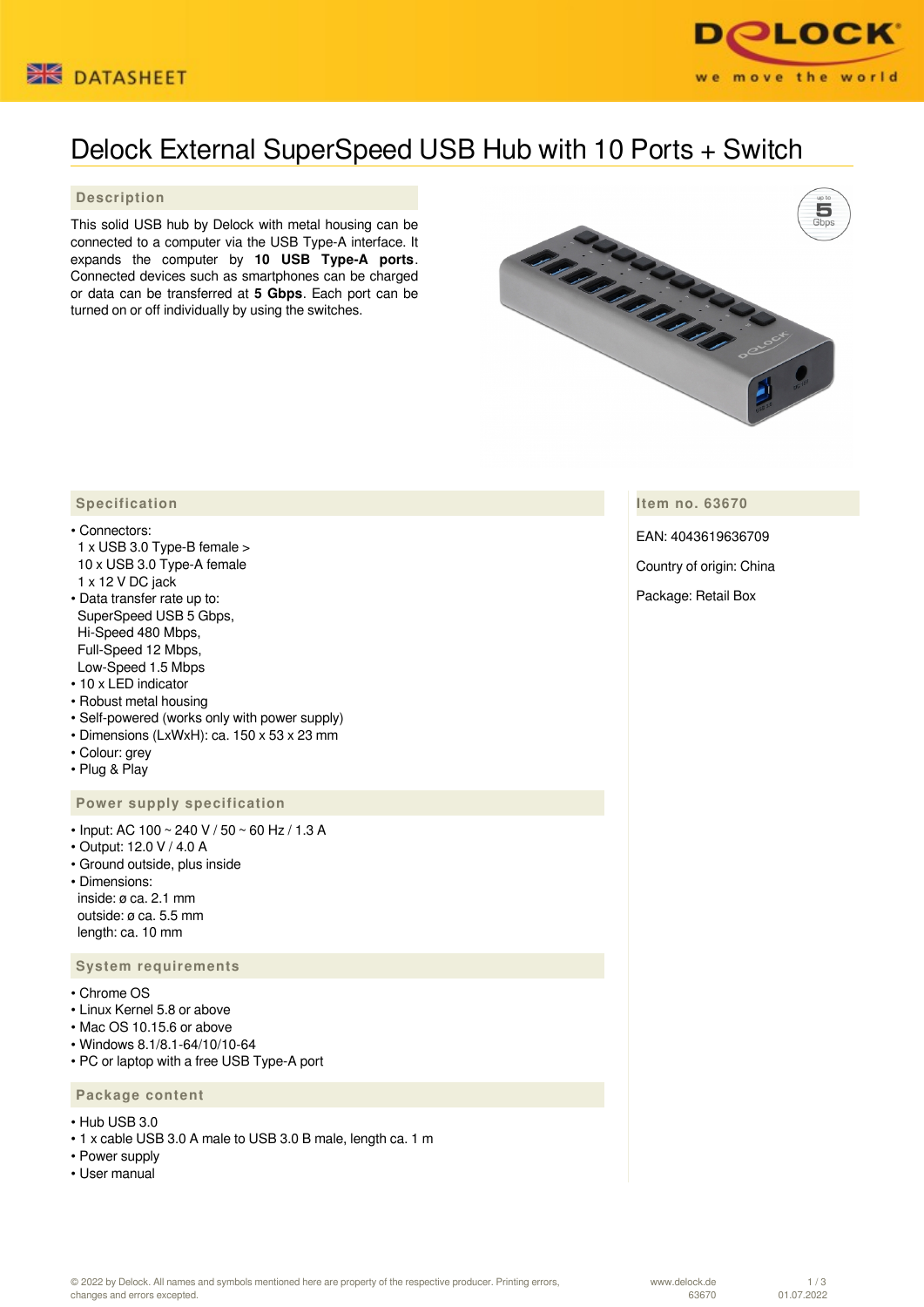



# **Images**